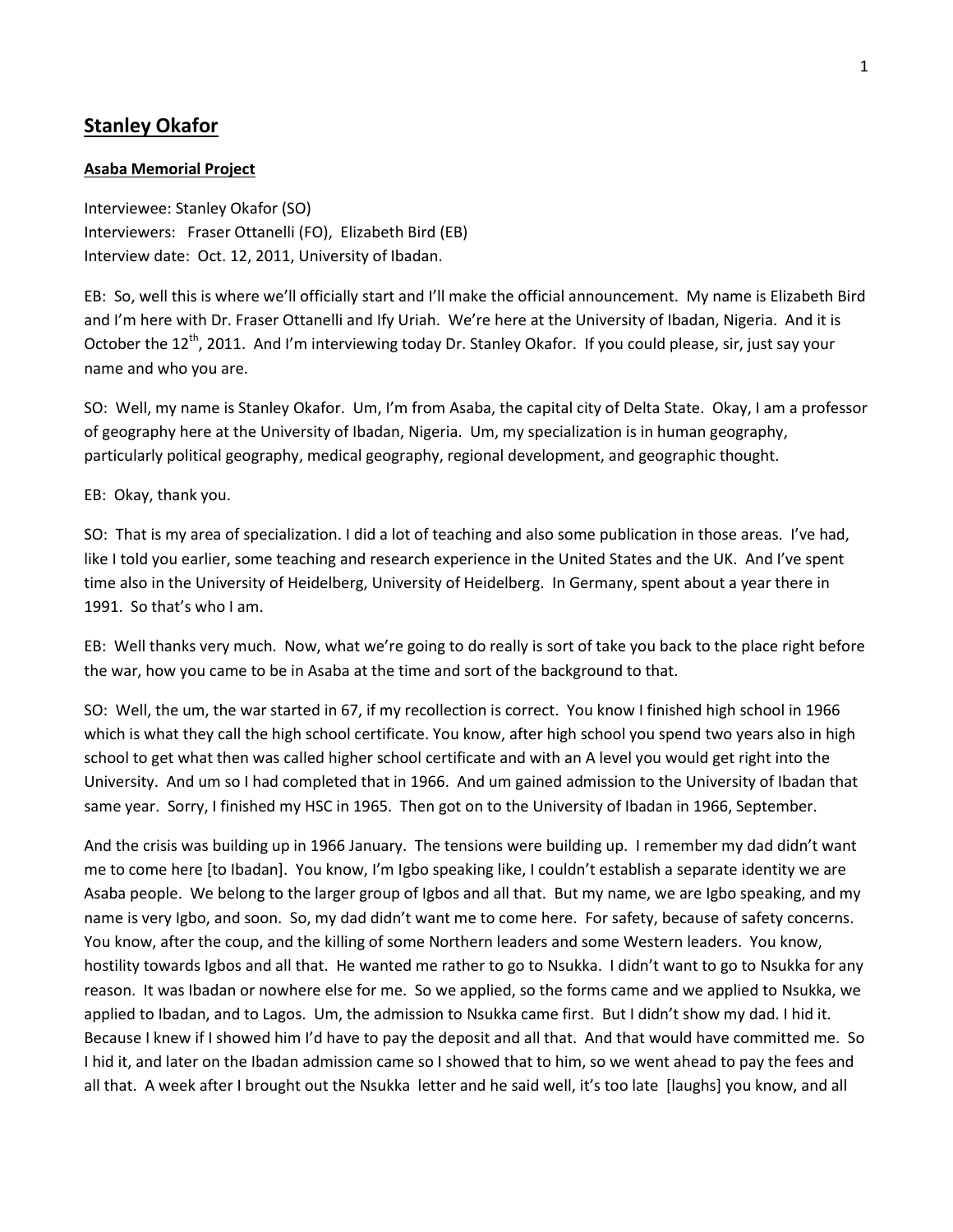that. Anyway, I came here in '66 as an undergraduate. You know, we build up to the crisis in the civil war and all that. So I completed my first year which is like um, sophomore? Second year?

EB: Sophomore is second year in the US.

SO: Yeah, my sophomore. Yeah, so I completed my first year here, it is a three-year degree program. Because I came here with my HSC. If you came in with HSC or A level you did 3 years. If you came in with just O level or school certificate or just high school diploma or something like that, you did four years. You know, preliminary, you did four years. You know, but I came with my HSC so I had, you know, I wrote for the 3 year program. I completed my first year, I was on vacation in Benin, and my father worked and he had gotten a vacation job, he was on vacation in Benin. You know, when the Biafrans overran the Midwest at that time. Okay? And of course it was pandemonium and chaos and all that. And then the federal troops fought back. And I remember that my dad, when the fall of Benin and the Midwest was imminent, fall to the Federal troops, that is. When it was imminent, my father sent the rest of us home to Asaba. And we then came back with him. And he said, no, he did mean me to come back and stay. That I should go back to Asaba. I said but I had a job, I had a job then, you know? A vacation job. Normally you have a long vacation, summer break, you do some kind of internship. I remember I was working in the surveyor general's office, I was applying some of my geographical, basic geographical skills I had acquired from the university from my first year. But he said no, I have to go back. So I stopped by job and went back to Asaba but he stayed on. He was..

#### EB: He was in Benin.

SO: He was in Benin. He was a civil servant. He was the minister of education, but he was at that point the second to the British council. The British council—I don't know if you know what that is—the British council? So that is where his office was, in the British council, there was a program he was coordinating for the state, for the state or region then, you know, in the British council. So, um. Well, he said that he was going to stay back alone in Benin. And that he had in his briefcase his international passport, his bank papers, all these certificates and all that. And that whereabout it hit, he would take off from there. If they made it in his office he would take off in his car. So, like I said in the paper you must have read. I went back home. And he stayed in Benin. And you know the day that Benin fell, because the troops came from Auchi, you know Auchi, I don't know—okay you do. Have you been to Asaba by road before now?

#### FO: Yes, from Benin.

## EB: From Benin, yes.

SO: Okay, from Benin. You know Auchi road they came in from Benin you know east of the road. And that was the way home to Asaba. And because of that it wasn't safe to go that way. So my dad, most people including my dad went south. Went south, through Sapele, went through bush parts, came out in Aboh and then back home. Just to avoid the troops. Anyway, he didn't arrive the day that Benin fell. Many people did arrive and we were very anxious, you know? That he probably didn't make it. You know, and so all night we were listening to the sound of cars and the sound of them showing up. Because we live in Cable Point, I don't know if you know it, in Asaba town. Cable point, you know it. Well, Cable Point is near the river Niger but there are so many other parts. So, all night we kept vigil, more or less. Each time we heard the sound of a car we thought it was him and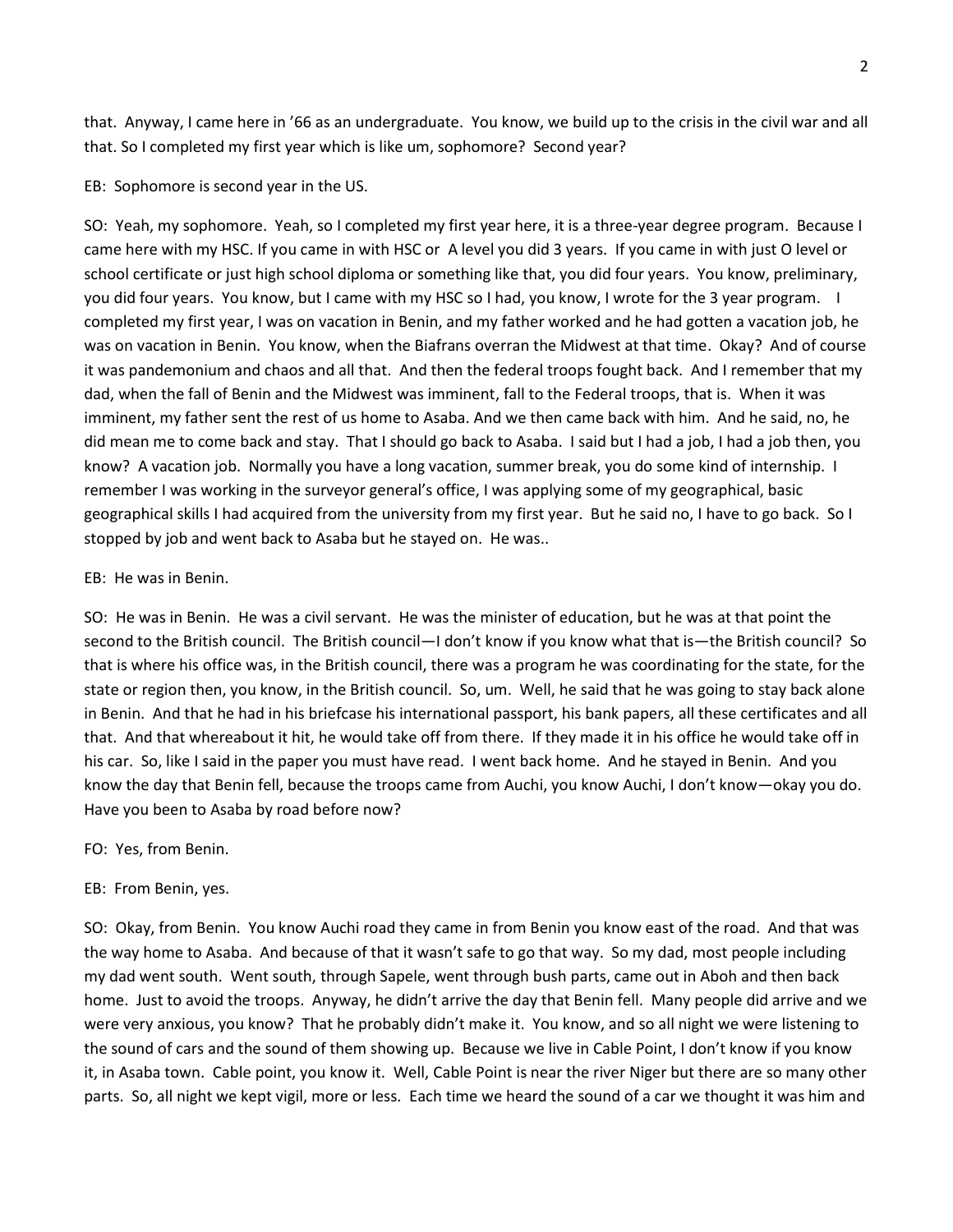all that. You know, but it wasn't so um, so the next morning his mother, because his mother was still alive at that point. That is my maternal grandmother—said I should walk up town, and find out from his friends, you know, what happened. You know I started a long trek from Cable Point all the way up past where you have Grand Hotel now, past Ogbeogonogo market now, heading up toward St. Patrick's college then. And then suddenly I saw this car coming ahead. Like a car in the safari rally. You know the safari rally?

#### EB: Yes

SO: You know, mud and everything. He had just changed his car at that point, a Peugeot 404, he had just changed it. So I breathed a sigh of relief, so, you know, I flagged him down to the car and we went back home and to the house. So that was it and we were there until the troops pressed forward, pressed east and east and east trying to go over the Niger and go to Asaba. I remember the night before Asaba fell, my uncles came to my house at Cable Point, and asked my dad, all of us, should run out of town got to the bush and go into hiding. And my dad said to them no, just be polite, stay at home, be polite and nice to the soldiers, you know, and so on, be polite. You know, and entertain them if you need to entertain them, you know, that he wasn't going to go into hiding, and so on and all that. But he thought that soldiers were human beings. I now saw that they are animals, from what I saw, they are just animals. So, anyway, my uncles went into hiding, we stayed—the rest of us, all the family stayed in the house in Cable Point, and um, the night before Asaba fell the state beyond St. Patrick's, I don't know if you saw St. Patrick's college, that was all bush at that time. They were shelling Asaba for close to 24 hours, you know, and we, you know, we stayed on the lee side of our house for protection. Just in case any mortar fell on our house, we stayed on the lee side. And over here mortars whistling across overhead—foooom—and then go explode the other house. One of our neighboring houses took a hit, you know, but we didn't get a hit, our house wasn't affected. You know, but all night—all the time was the Biafrans had gone and blown up the Onitsha end of the bridge. But I didn't really know that, you know, they were soldiers and all. So all night shelling and all that.

Yeah, I suppose that night, too, they had come into town and fanned out into different parts. So we got up in the morning, woke up in the morning, about 6:30, and there were two soldiers, gun toting, in our compound, the neighboring compound, they were everywhere. They said that everybody should go to the police station, apart from the old people like my grandmother and my mother and so on. So, myself, my dad - I was walking behind him the whole way—we thought it was routine, we thought it was a purely routine procedure, you know? And so we are not—we are not duly anxious. We are not duly anxious because we are going to go there—you know? Hear what they're going to say. Maybe try to determine who was who, and then go home. You know, we thought that was it. But then, just about two kilometers down the road from my house we saw two corpses. With their heads blown off. People, white garment church people—I don't know if you've seen them in Nigeria, there are these churches, these syncretic sects that wear white garments and all. But, you know one of them with a bell, the other one with a lantern. Still burning at that time, you know? So that was the first time we got that there was trouble, that it was not what we thought, you know a simple thing you just go there, see what you're going to see and then come back. With their heads blown off. You know, the brain all over the place. Uh, you know so that sent shivers down our spines and all that.

But my dad was ahead of me and I was walking behind, and so we got to the police station and there was a huge crowd, and they said every young person you know? Every young man and woman come to the police station.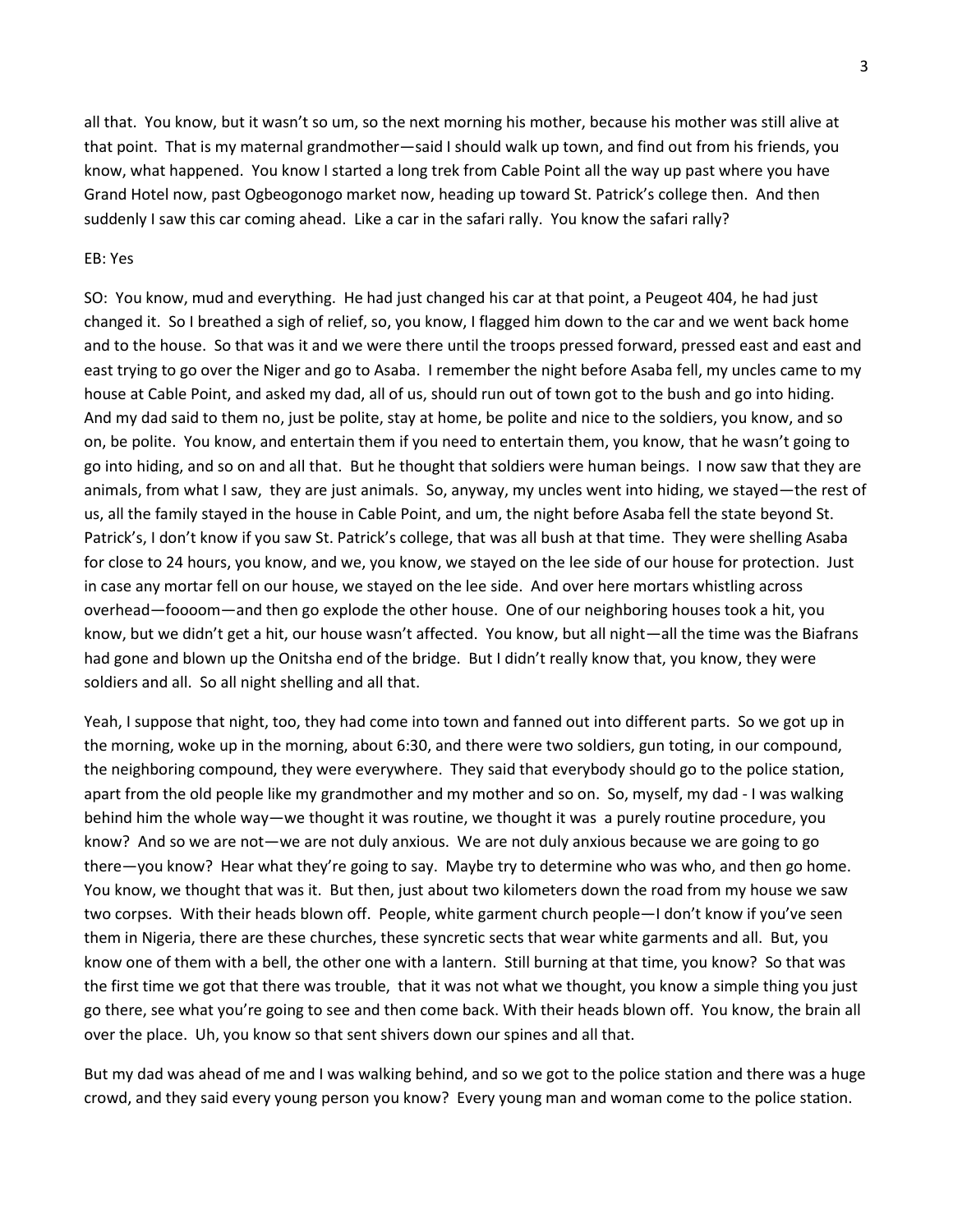So, we got to the police station and I lost sight of my dad and it was a huge crowd, a really, really huge crowd. And then, at the police station they would come around and they would say do you know Mr. X, Mr. B, do you know Dr. this, or Dr. that, and do you know his house? If you take us to his house, you'll be free. You know, they had names they wanted to kill, names of people they wanted to kill in other words, you know, and all that. So then, you know, and once in a while they pick someone from the crowd and they go to the back of the house and you hear gunshots, bum-bum-bum-bum, and the crowd would wail—oh, they've killed Mr. X, oh they've shot Mr. B or something, you know? And so on. But I didn't see my dad at all at that time but I was there. Now um, until about 5 p.m., until about 5 p.m. And at 5 p.m. they said okay, you folks can go. So I walked back to Cable Point and um, many people came from uptown, you know, they went uptown. But, to go back a little bit-- - anyway, so um, but I was told when I got back home, must be closer to 6:00, I was told that apparently my dad had come home with some officer, because the night before they had came in you know he had taken the battery out of his car. You know? Just in case they came and wanted to steal the car. You know, my dad had come home with an officer, he brought a White Horse whisky and attended him, it must have been one of his students at the teacher's college from earlier in his career—you know, one of his former students who was now in the military. So when they saw him leave the crowd, when they saw him leave with this officer they thought oh that is it. Mr. Okafor is free, that he's found a friend, somebody that he knows. And all that, so then we were entertained, we had some brandy—whiskey—that is, White Horse, and um, my grandmother said the guy took the rest of what was left in the bottle—there was quite a lot in the bottle. So my father took the battery back in the car and drove them away. And well, I didn't see all of this happen, but my mum and my grandmum saw this. But I was the last who saw him he was still alive. That was the last my dad was still alive. Because, again, when we came back. When I came back from the crowd, you know, um. We expected that he would come back. He didn't come back. So, about like I said I came back to Cable Point. The rest of the crowd went uptown. We heard, and I think it is in Okocha's narrative as well, we heard that the mammoth crowd that went uptown again was there to dance and to welcome soldiers and all that. To, and to ensure that they didn't do any wreaking havoc on the town. They went and the soldiers came and they said men this way women this way. I don't know if you've heard about—

EB: On yes, yes.

SO: And just lined them up with machine guns and shot them—you know, and killed. You know, and killed them.

EB: So all of this happened on the same day, on October  $7<sup>th</sup>$ .

SO: There was the mass killing one day and subsequently house-to-house. That is when I escaped.

EB: When you went with your father to the police station that was the same day that the -

SO: That the mass killing took place. That is correct. That is the same day as the mass killing took place. And um, you know, so I had that crowd that went up town, they had that fate. I had one of my in-laws, and old man, Papa Isichei, I don't know if you know him. You know, he is late now. He is the father of my uncle's wife. So, my in-laws, I mean he was in that crowd but corpses fell on him so they thought he was dead. You know, that is how some people got. There were so many people, you know, so many people in the crowd that were shot and people fell on them, corpses, bodies fell on them, but he wasn't hit. But corpses fell on him. So he remained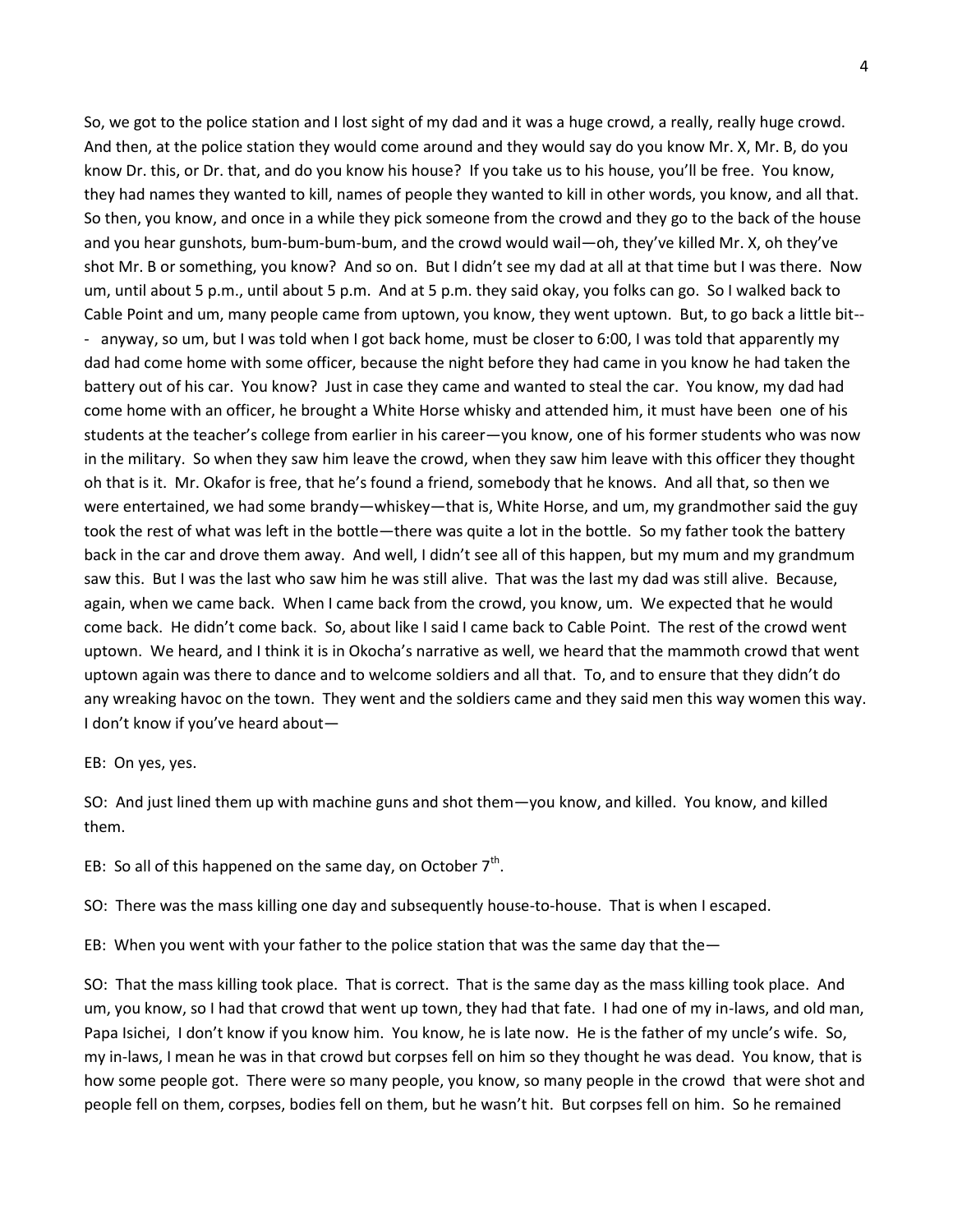there until the middle of the night when the soldiers had disappeared and he crawled out. Thus far and was safe. And so what—that is where the mass killing took place. It didn't take place on the Cable Point. And all that. But all night we were waiting for my dad to come back again. We were—it's like déjà vu all over again like what happened when we were waiting for him to come back from Benin.

So we um, again, at the sound of any car we are thinking it is him coming back. Pull the blind a little bit and it wasn't him, maybe a military jeep or something. Okay, on and on til morning and in the morning he didn't show up. So, in the morning my maternal grandmother—my paternal grandmother—asked my mum to go and find out. And my mom walked like two kilometers down and saw his body. I don't know if you know Udobe's house, if you mention this I'm taking you through all of it. I don't know if you know Udobe's house, you know how Adobe, that is where they found my father's body. You know, and um, then he was, my mom and his mother dug a shallow grave and put it there. We didn't take the body out I'm sure my brothers must have have told you, that you talked with them, because they are now buried at my brother's house. We then exhumed it, we did the traditional burial ceremonies. Then we took the body from that and this is like '86. And we buried it at our brother's.

#### EB: So he was buried just there where he died?

SO: Oh yes, he was there, you see, at that point it was not safe for males. I couldn't help anybody I couldn't come out because that morning when we discovered my dad's body, that my dad was dead, killed, you know um, again soldiers were all over the place. In the morning, as we woke up. And my mum had just come back, helped on both sides, so we knew tragedy had struck. You know, and of course my sisters were wailing and all that. But my dad's mum was very philosophical and very stoic in her reaction to the whole episode, you know. Very strong. You know, very strong and all that. And she held her nerves. But my sisters, my little ones, were hysterical. Absolutely hysterical. And we were trying to contain them and suddenly this soldier, huge guy, and another one just burst in from the neighboring compound. Because they had shot somebody there. I think I put that in my narrative. They had shot somebody there and asked some guys to go dump him in the river because our house is not far from the river Niger. And they crashed into our compound and I had my little sister on my shoulder, trying to console her. And he said you, you know, follow me to the river. You know, and of course we forgot my dad is dead momentarily, and everybody started begging—"oh please"—my sister grabbed him on the floor by his feet. He was drinking his Star beer, half empty, I don't know if you've seen the Star bottle here, where he was drinking from. I was begging everybody was begging him please spare him we just lost our dad, and so on. I think he was incensed by the begging, he threw away the bottle of beer, you know, and then cocked the gun. At that point I don't know what courage came to me. I put by sister down, and I say "okay, let's go." You know, let's go to Niger. He wanted to shoot me there so he wouldn't have the problem of somebody carrying my body because there was nobody around. Anyway, so I don't know what my mum told him in Hausa, because my mom, you know, spoke Hausa pretty well. And but I, you know, so he gave up. You know, and then he was given I don't know 30 pounds or something like that. I don't know, some money. Either 30 or 60 pounds, and he did advise that I should not be seen by any soldier. Because, they have, and my little brother then was about 6, and he wanted to make sure that they hide them and that we not be seen—that if his boys saw us we were going to be killed. Shot on sight. That they have instructions, and he said this, to kill any male above 5 years old. Five years and above. That they have that instruction to kill any male 5 years and above. So I went into the ceiling. That is where I stayed for two weeks. Again all of that is in the narrative I gave you. You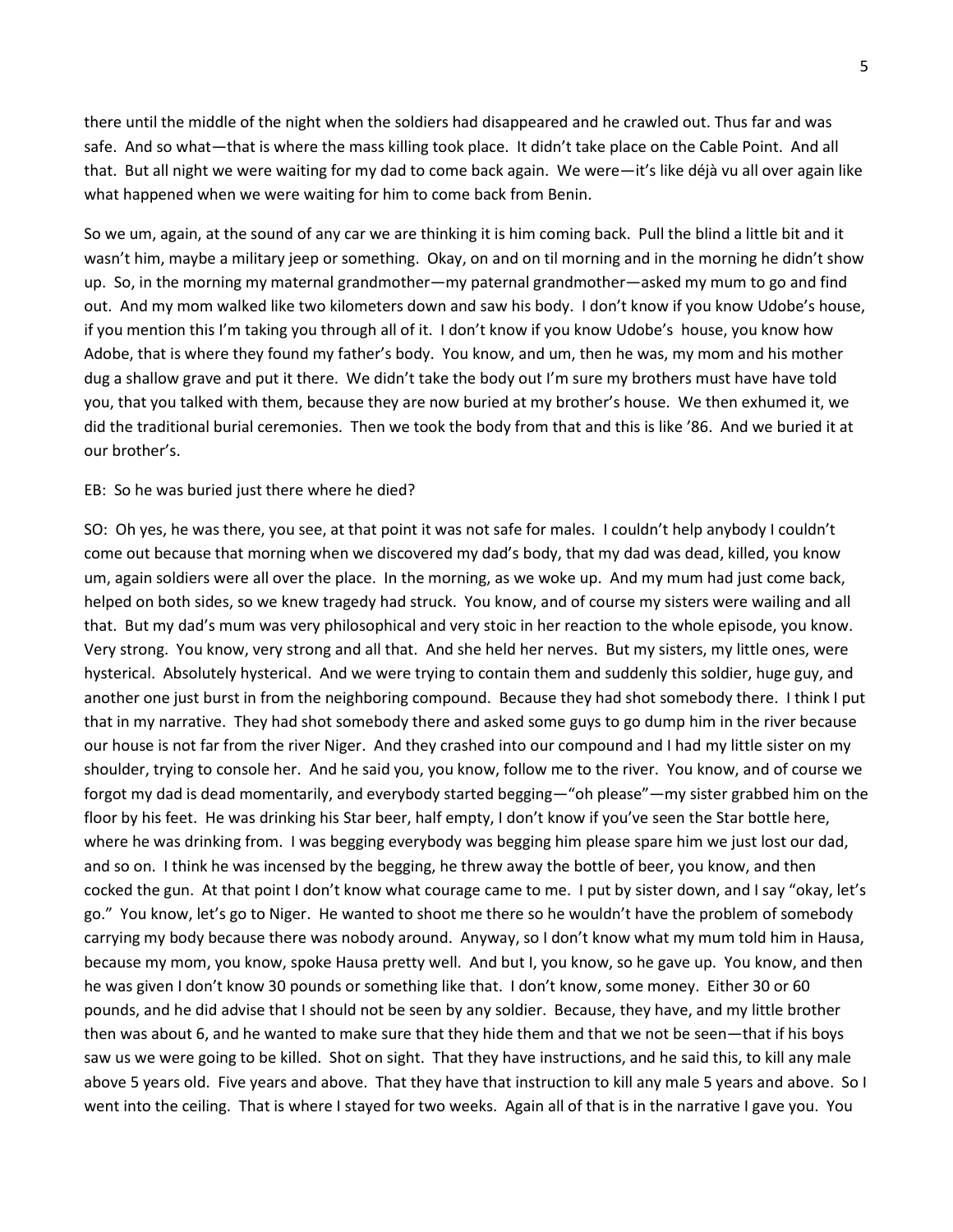know I went to the ceiling for two weeks. You know, because there were house killings for two weeks. You know, house to house killing, it is like mopping up operation. That is what they were doing and all. They were going from house to house. You know, and killing people, shooting into the ceilings and, that didn't happen at our house. But I wouldn't take chances. So I stayed at the wall and between the um, what do you call this thing? You know, thin planks they use for the ceiling. You know, um, tie rod. Yes, between the tie rod and the wall. Between the tie rod and the wall there were gaps, you know so I was peeping to see their location and know how to position myself. Just in case they fired up there. But they did not shoot into our ceiling so you know I was there for two weeks. We pottied there and wash cloth and they brought water for me to clean up and all that. They brought food that is where I ate. They took some cushions and put them on the rod so that was my bed. You know, I was there for two weeks and then the killing stopped. Or died down because, you know, it happened periodically—each time they tried to go to the east a similar group would come to town and take it out on the people. Because after I had left Asaba even my grandmother, everybody, were brought into St. Patrick's college. You know I don't know if you were told that story you know where they tried to go to Onitsha and then Asaba reverses, and they would come back to town and take it out on the townfolk and all that. So I was there for two weeks, you know, I was in the ceiling for two weeks.

FO: Can I ask you, a , I'm sorry, a question—

SO: Yes.

FO: Going back to the  $7<sup>th</sup>$ , when you and your father went to the police station and your father left...

SO: Disappeared, yes.

FO: Right—what happened to you at the police station?

SO: No, we didn't—yeah, go ahead.

FO: How did you get from the police station to—

SO: Back home.

FO: Back home.

SO: Yeah.

FO: How were you—how were you spared there?

SO: No, no, no. You see, I was a young fellow. I mean I was 20 when I came in here. I say I'm a graduate. So I was 20 I was like 20+ after my first year. And um, you know, they were looking for big civil servants partly because Asaba—Asaba as you may have been told—Asaba was exposed to westernization pretty early. I don't know if you've been told that.

EB: We have.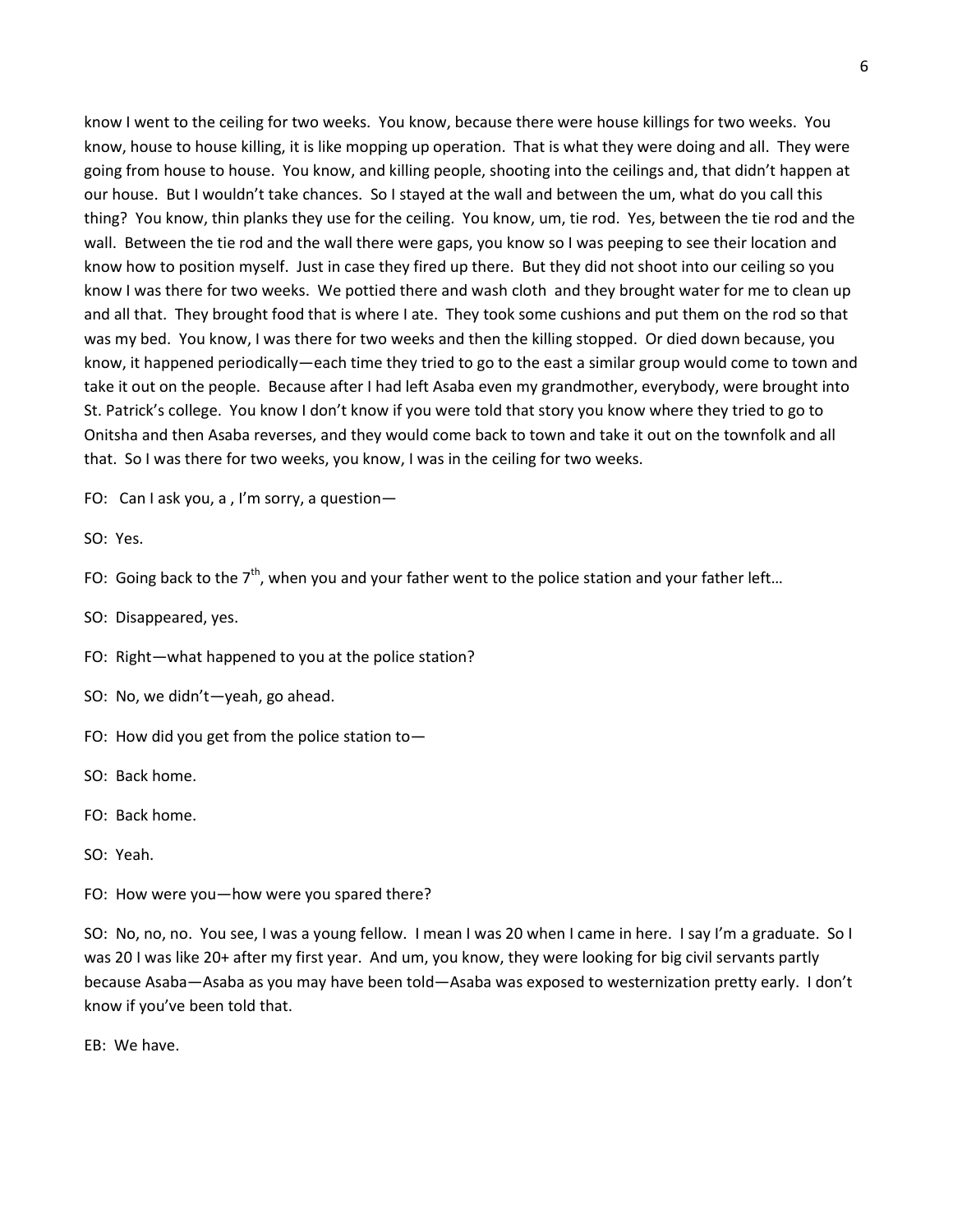SO: Pretty early. So in the regional government then we had permanent secretaries, you know, we had many medical doctors and all that. So, that time in the crowd when they said show me Dr. this, Mr. this, Mr. that, these are top names of Asaba folks. So…

EB: Do you remember any of the specific names they were asking?

SO: Sorry, if I may conclude this one…

EB: Sorry, yes.

SO: So if we were there I really wasn't a target I was a student, but what they did was, because you know because we were wearing shoes, I'm from a middle-class home so because you were wearing shoes on your feet they say oh you are wearing shoes you are a soldier. You know, they look at your feet you know. If you wear shoes your feet show it. You know, they say if you are wearing shoes you must be a soldier, you know, you are wearing boots. So what we then did um, we were, we would wear flip-flops we would wear. And we would kick the dust so your feet are dirty. And all that. So they wouldn't say you must have been wearing boots a lot that is why your feet are the way your feet are. You know? And so I really wasn't a target. People like us we weren't targets in the crowd. They were looking fior known Asaba names. Like I remember one, they were asking for the Ofilis. They were top-notch Asabans, I remember that vividly, show us Ofili's house. I cannot remember the name but he was second to the government, he was the top—he was the top government secretary there. You know, big top civil servants they were asking for. So they dispersed and I walked back to town. Walked back to cable point to my home. So I wasn't a target really in terms of fishing me out of the crowd. But if someone saw your feet, they would say your feet are like this because you wear boots. You've been in the bush for two weeks or something, you're wearing boots. They would say they are bush soldiers and then they would kill you and it would count. So I hoped that answers your question.

EB: Did you see a lot of people being shot outside the police station?

SO: No, no. They were still in the back. I wish we were in Asaba because that building is still there. It was a bit run-down now. But I remember vividly, every time I pass it on the way home I look at that place. And I was wondering how it has come with the blood, but the road has been expanded so it goes through the grounds of the police station. But I still remember the blood, you know? If they come and pick somebody they would take them to the back of the building. And but you hear the crack of the gun and people would wail, they would say oh they've killed Mr. Whatever, they've killed Mr. B, they've killed Mr. X, they've killed Mr. Y or something.

EB: Did you get a sense of when they were asking for names—were they officers? Were they reading names or did they just know the names?

SO: They knew the names they were looking for. I don't think they had any paper. But they were told, you know, who. But I believe that part of it is envy because you have to be happy that the Asaba people are in key positions. But these are people in the Midwest who have key positions, you know permanent secretaries, medical doctors, senior medical officers, and so on. Chief medical officers and so on. But you hear—you know I hear the names. Um, who knows Ofili's house—if you show us you will be free. And who knows Asinge's house, if you show us you will be free. You know, and all that—so um…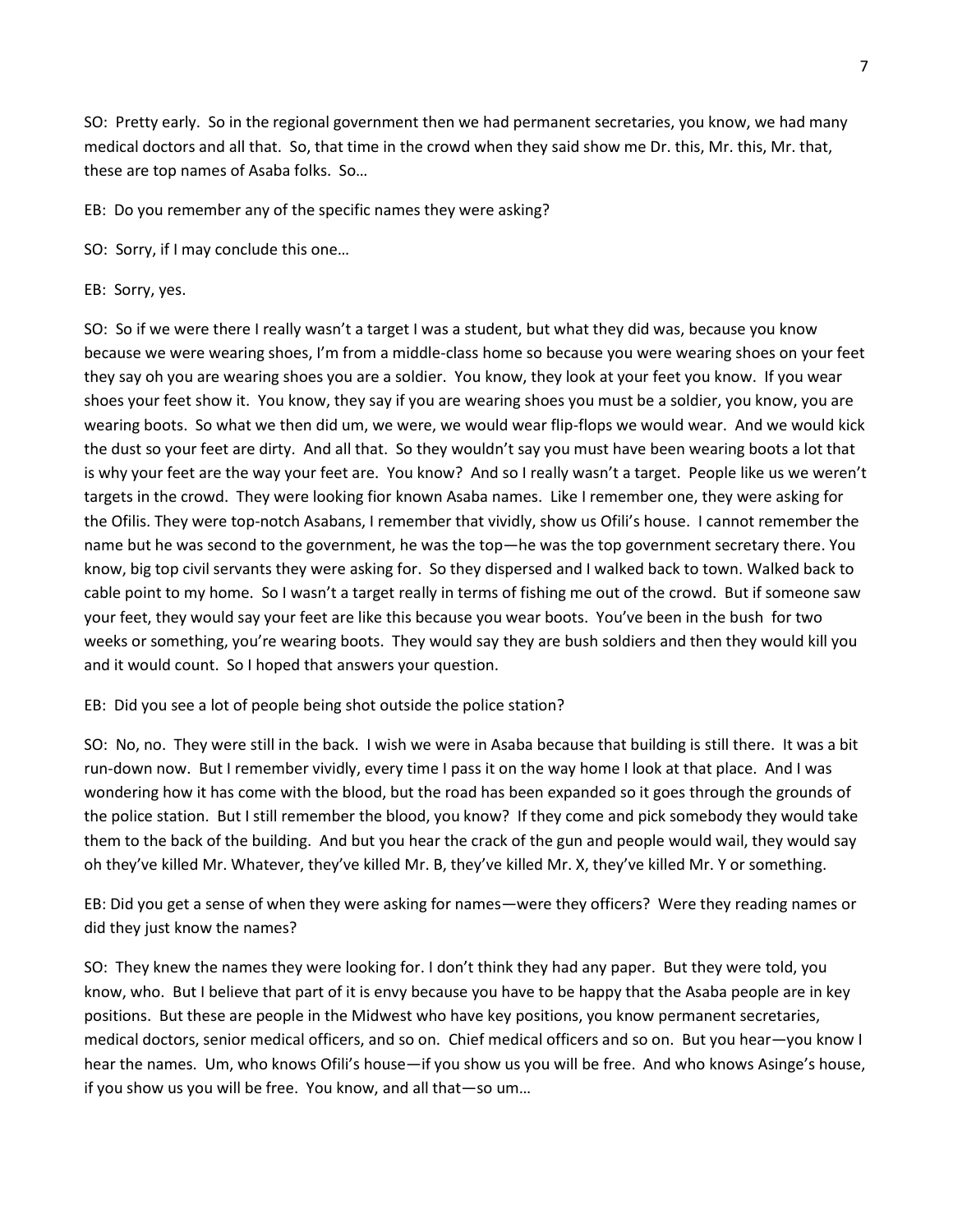EB: So you have no way of knowing how your father died.

SO: No, I mean he was shot in the chest or something but you know, he was shot in the chest—very close range. So we don't know at what point he parted with the car. Or was he was the car taken somewhere in the barracks area and he was killed there or was the car taken somewhere and he was driven to that point and pushed out of the car and shot? We don't know. We didn't know, we saw the body with bullet wounds. I didn't see the body. You know to go out and clean the body it was my mother and my dad's mum who cleaned the body up and just buried him in a very shallow grave.

EB: But these men that he went away with in the car were people he had known previously?

SO: That's right --he probably knew them. Like I said there was a suspicion that one of them was a former student of his. When he was teaching, when he was a tutor in the teacher's college. In Abraka, what is now Delta State University. We lived there for six years so I remember that. That particular officer was a student in that school where my dad was teaching. So it is said that he knew my father so he thought that car was safe and free, he has found somebody he knows, and on and on. And they came to the house with the White Horse—I remember—with the White Horse brand whiskey, you know? And all that and they took away the leftover. And put him back in the car and drove him off and that was it. And later they recovered the car from an officer, all the way in Lagos. Because there was widespread looting. That time they were . And then when I was walking back to the house you see trailers carrying radiograms. At that time you didn't have electronic things, radio things. I don't know if you remember radiograms.

EB: Yes, yes.

SO: You know, radiograms, electric cookers, refrigerators, they were looting all the trailers. You know of course they stole cars, they stole dismantled car engines. You know, that they put onto the thing. Beds, mattresses, you know they were looting trailers so.

EB: With all this looting that was happening—do you think, I mean you probably couldn't tell exactly but do you think was it soldiers doing this kind of on their own or were they ordered…

SO: Soldiers, but that is the point. That is the point. Clearly, I don't think a soldier will take a refrigerator or a gas cooker or a radiogram—it must be from higher up. And then maybe the crumbs will go down to the other ranks. Clearly I think it was coordinated from the top. And the top was fully complicit. Because the car, my father's car which we recovered in Lagos was an officer, he was an officer who eventually became a governor. I'm told, you know, I didn't try to confirm this. He became a military governor or something.

## EB: How did you find it again?

SO: You know, that is an interesting story like I said my father had just changed his car from what was a Peugeot 403 to a 404, that was the latest model of Peugeot, a French car. A new brand that had just come out. And it was this color, really—it was an army green color. You know, that was part of it. And my little brother took a pin and scratched his name on the fender. You know, my father's name is B.N. Okafor, and so he scratched his name B.N.O. And he got a beating for it—for defacing the new car. He got some spanking. For you know scratching a new car with you know—and all that. You know that is how we found it. That is how we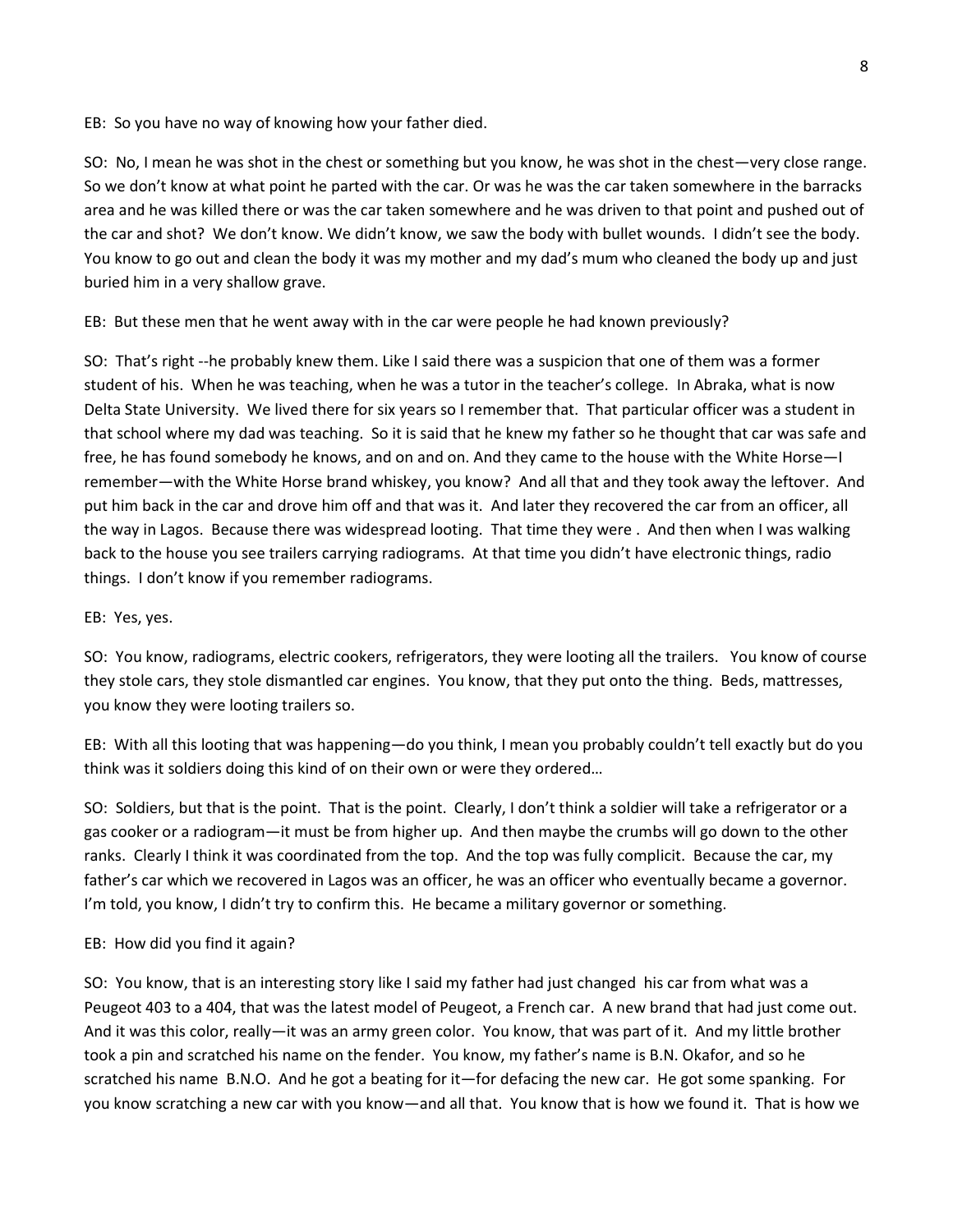found it. They had changed the color of course, and they had put a new number—an army number. And they went there and saw it, what this little boy had scribbled. They saw my dad's name. So that is how we got the car. We got it back eventually, you know. They didn't argue about it they knew exactly what happened. They knew even though there was an army number and an army color, and so on.

- EB: Now after the two weeks that you spent—
- SO: In the ceiling?
- EB: In the ceiling, yes, what happened after that?

SO: After that, after the ceiling—waiting for—the killings had died down. When the house-to-house had calmed down. The Red Cross arranged for me to come back to school. I had lost a term here, you know, we were running terms then. Terms, not semesters like we have now. So the Red Cross arranged for me to come to Ibadan, but it was a two-stage trip. First of all to get out of Asaba to Benin. Which is easy, I went to Benin and I stayed in the house of the vicar in charge of St. Matthew's Anglican church. I remember that. I stayed there, but it was difficult to make the arrangements for the Benin-Ibadan trip. You know, so I was there for another 10 days or more. You know, 10 days or more in the vicar's house, you know guest room or something. So again they arranged a trip and got back to Ibadan—I had lost a term. I had lost then and my professors were saying— "Look, you can't cope you're not going to pass." I said—"look, but I have no choice, I just pay the fees and I had better…" So I struggled. You know? And I managed to pass and go on to my final year after that and you know. But I remember that because I was used to getting my money every month.

You would go to the post office and get your monthly allowance. And all that—but I mean everything was cut off and so I said you know, since the fees are in there I had better use them up. And all the while I'm thinking of how to finance my final year in the university and so on. And so I um, I go back to Ibadan and I managed but I got to Christmas break and I had to write all my professors if they would allow me to stay with them so that I could read over the Christmas period and try to catch up a little bit. They said look it is too much work, and I said look I have no choice I just have to.

EB: How did your mother manage after your father was killed? She had other children did she have to…

SO: Well, yes. I'm from a polygamous family. You know, but um my father, my mother managed she did okay. But there was so much destruction there. You know, people didn't get their jobs back quickly and settle down. You know. But somehow they just carried on and managed. And you know my mother's junior brother who is my maternal uncle, got his job back and was you know—spreading the resources very thin. You know, and managed and so on. So um, that is what happened so I finished my studies and decided to work for at least a year before pursuing my—because my education had no interruption right from primary school to secondary school to high school to my HSC to university. But I decided to work for a year because my elder brother, the one you saw in Asaba, he was caught up in Biafra he was working for Shell at that time. So there was nobody around on this side so I had to work for a year, you know, to help the family. You know, so I was sending money to my mother, paying school fees for the younger ones, you know, sending money to my—because my father's junior brother was also killed, he was a police officer. I was sending money to the wife to support her and so on.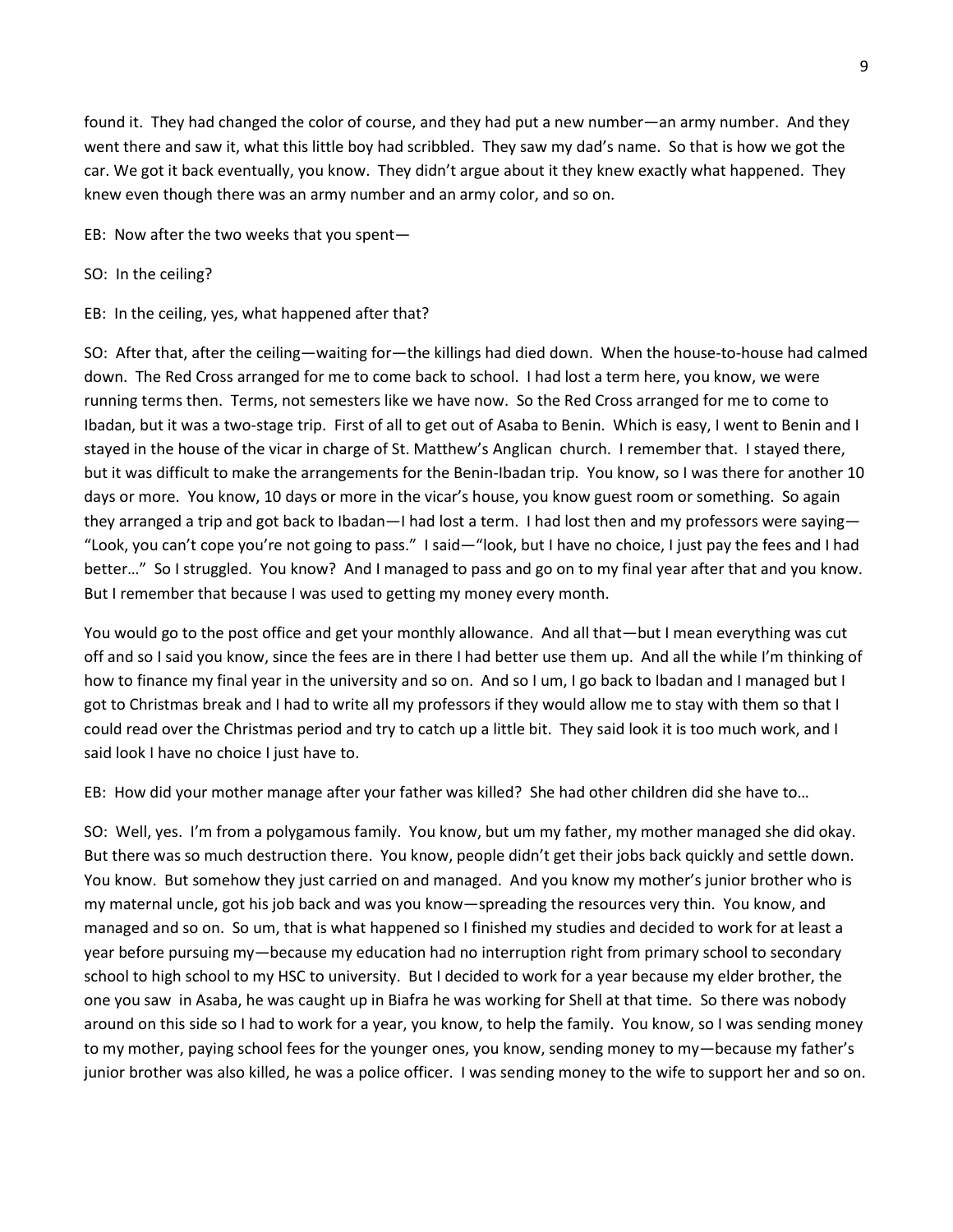So when my brother, when the war ended in 70' and my brother got back his job, you know, then I came back to school.

EB: You said, what—what was your father's full name?

SO: Ben—Benedict Nna Okafor. B. N. Okafor. Later on, I don't know, in some sense of nationalism he threw away the Benedict. So he would be called N. Okafor instead of Ben Okafor. He forgot about Ben but all along he was B. N. Okafor. Benedict N. Okafor.

EB: And you said his brother was also killed after?

SO: Yes, yes. A police officer.

EB: In the same…

SO: Well again we didn't see the body of that one so how could we know. You know I mean he was not around so he was killed.

EB: But he was killed in Asaba.

SO: Yes, in Asaba. They were all in Asaba.

EB: What was his name?

SO: Chuemeka Okafor. Chuemeka Okafor.

EB: Did you lose any others from your family that you know of?

SO: Of course, yes. We lost one Sunday Okafor. The same Okafor family. There is hardly anybody that didn't lose somebody in Asaba. There was hardly anybody who didn't lose somebody. Your friends, your relations, and so on.

EB: What, as it were moving toward the long-term effects, what do you think was the impact on the town of Asaba from this event. What do you think was, what do you think happened.

SO: Well, put it this way, I think the way the way Asaba rebounded after this tragedy is amazing really and really remarkable and confounding to some I would say to some degree. But I trace it back to the fact that we had education, we had jobs, we had certificates, we are not traders. So we are not traders and all that so once you have your certificate and all that the dust settles and you come out and get your job. And I think that is what helped Asaba. You have civil servants, medical doctors, economists and all that. So you know, we are not like traders and if they burned your business down you are gone—no, we are mostly safe. So we bounced back we are mostly civil servants it is only now that people like him [points to Ify Uriah] people are going into business. Otherwise previously in Asaba you have a civil servant or UAC [United Africa Company], or in a bank, you know, paid employment. And that is why Asaba has this tradition of people going back home after retirement. That is a very strong tradition in my place upon retirement. And I was wondering why and one of my colleagues here at the university suggested a reason for that I found very plausible. We are not businessmen, we don't have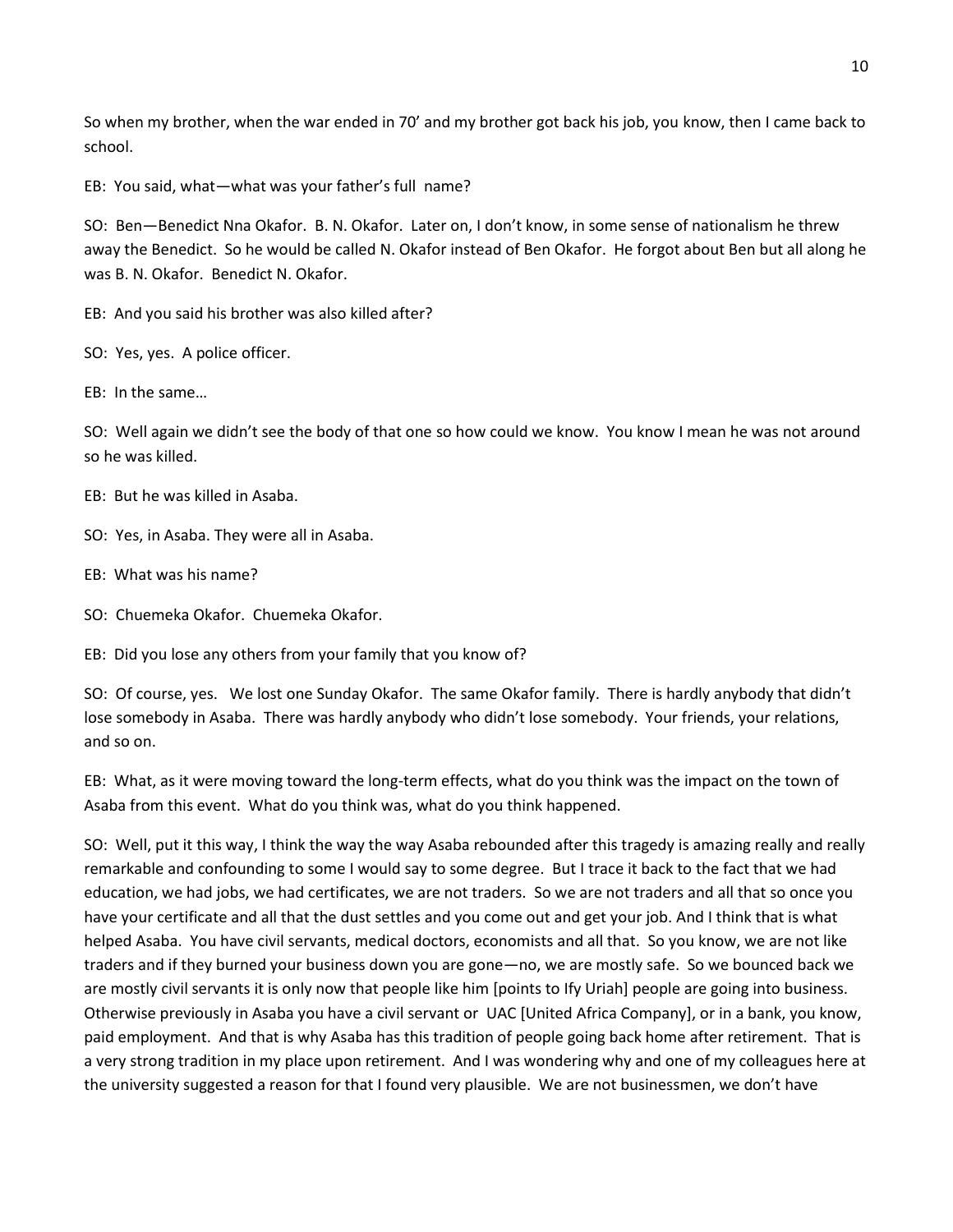investment in Lagos and all that. So you want to be a civil servant in Lagos your mission is to have your house and train your children at home. And as soon as you retire you head home.

You don't have property in Lagos, business in Lagos, or something in Lagos to keep you back or Port Harcourt, or Kano, or whatever. So that is why it built up because we were mostly in paid employment, mostly. Now that is changing, yes.

EB: Thinking sort of as an academic, what do you think was the significance or the importance of the Asaba massacres for the development of the war and the outcome. What—do you think it had any role in where things went from there?

SO: No, probably not. And, like I said in that little write-up but I don't know if I said that, and you know the Nigerian government and the military were lucky that we didn't have global television at that time. You know, so they didn't see, the atrocities were not beamed to the world because that could have changed the course of that war. It could have changed the outcome of that war. I have no doubt about that. You know, I mean they may have atrocities elsewhere but if they saw what happened—the global community—saw what happened in Asaba, the sympathy would have swung on the other side, to the other side really. And I have no doubt in my mind that that would have in all probability affected the outcome of that war. You know and all that because I mean the scale of killing was unimaginable, the scale of the kind of inhumanity you know that was, that one witnessed. You know, it would have pricked the conscience of the global community, of the international community. It would. And like I said that would definitely have affected the outcome of the war. But also more important—but it is important that you are doing this kind of thing. And at least different people are writing their own accounts of what happened, you know. And my own narrative is what I saw. You know, because I was part of it but I couldn't have seen everything. You know, so it was different. So by the time you hear from different people then you have a more complete picture of what happened. Because, um, I think this kind of work is important for the proper interpretation of what happened in Asaba. Talking about national unity talking about reconciliation and all that. You cannot reconcile when these wounds are still festering. They are still festering. And like I said if not for you folks doing this now I said upon retirement I will open that thing up. When I'm retired and I don't have too many commitments elsewhere then I'll have more time. Because I mean the magnitude of the atrocity was so much that you don't just throw it under the carpet. I mean you just don't sweep it under the carpet. The world has to know what happens. Nigeria needs to know what happened. I don't know whether many Nigerians are fully cognizant of what happened, I mean the scale of it. Because Asaba is a small community. It is big now, much bigger now since. So when you kill 1,000-2,000 people that killed a huge amount. It is huge.

EB: That is a huge percentage of the—

SO: Of course, yes. That is a huge amount you know and so on. It is not just the absolute numbers but the proportion. And you know the proportion—how big is the community? How many of them did you massacre? Did you slaughter? And all that.

EB: What do you think—what is your estimation of what the—of the size of the community back then?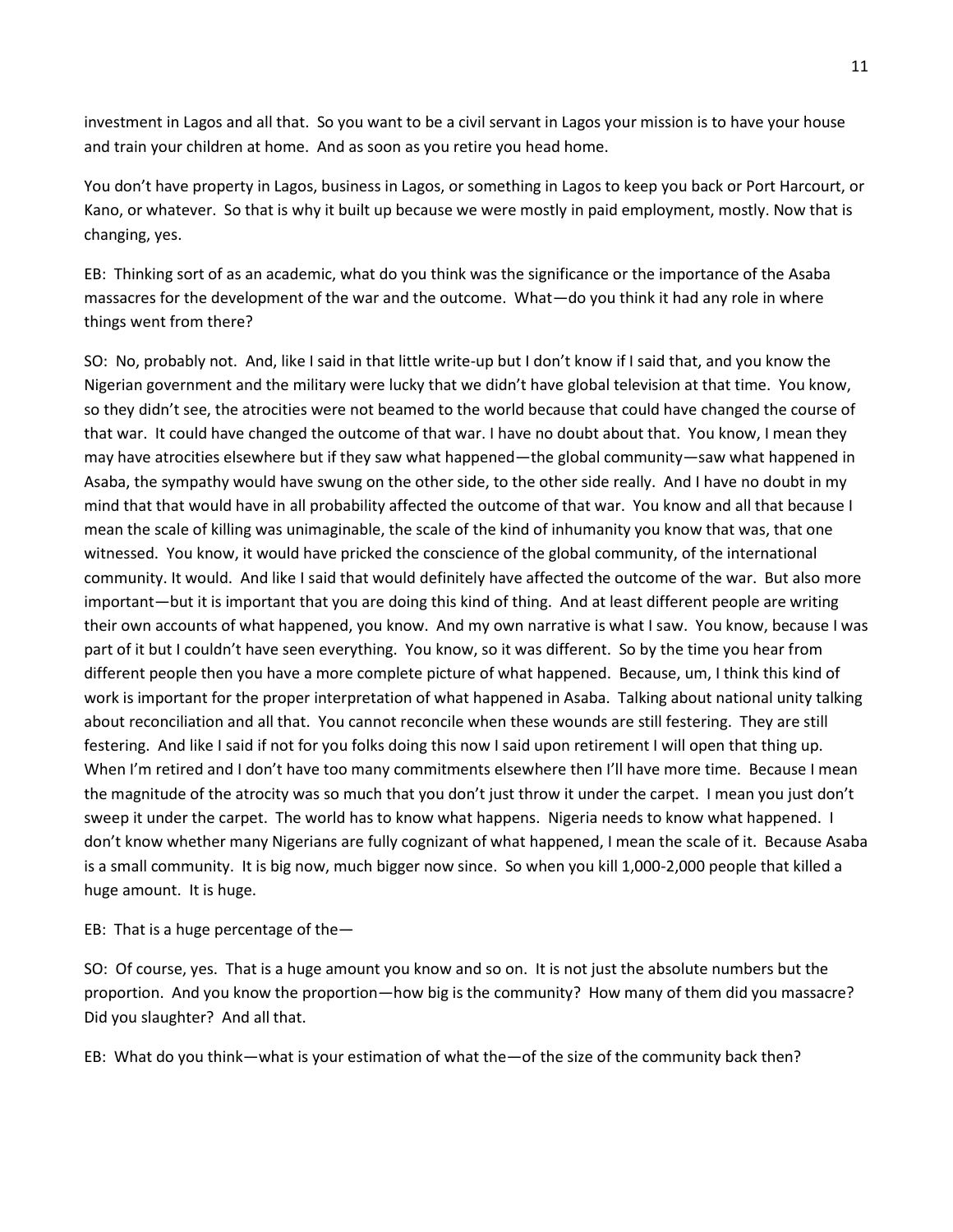SO: It must have been something like 20-odd thousand. 20+ thousand. When you kill 2 to 3,000, that's a lot. That is an awful lot you know?

EB: And you think as many as 2-3 thousand did die?

SO: I'm very sure of that. I'm very sure, yes. Because when I saw the list in Okocha [Okocha's book], the list is incomplete because my father's name is not there. It's not there. And I said it in my write-up, clearly it is an incomplete list. And you don't blame him anyway because you have to do this kind of work you know if you really want to compile a comprehensive list of who and who were killed. So many people I know who died. Even in my family the 3 people who died were not there on that list. You know? One of our neighbors was killed at Cable Point, a very painful case, the eldest child of the parents, just got back from England. When to read law there just put all they had together. Sent him to read law just came back. And started a very you know, lucrative practice in Benin, and he was killed in Asaba. You know.

# EB: And what was his name?

SO: Richard Omoko. Barrister Richard Omoko. O-m-o-k-o. We were neighbors in Cable Point. We were related, too. We were from the same part of Umuagi, Asaba itself. Very painful because the only child of the parents. And they put all they had together, sent him to England for a law degree, he came back to start his practice—hadn't gotten married, and he was killed. But fortunately I will say now, he had put—he had put a girl in the family way. Before this happened. So that is what the parents held onto after he had passed on. But the parents are late now. But I remember each time I went to them I would see Richard's mother strapped with that baby at the back.

Because that was all they had. Only child, only grandchild. I don't know where the girl is now but both parents are gone. You know, and so on. So I think this kind of work is good to know exactly what happened, you know, hearing from those who had experience there, as much as possible—so we can have a proper interpretation of what happened. Because official accounts gloss over a lot of things. They give the impression oh that federal troops—that is why I put "liberate" in quotes in my title—that they came to liberate Asaba. You know, and all that. So I think it is very useful from that point of view.

EB: Well thank you.

SO: And also it tells us a lot about the character of Nigerian military. And the character of Nigerian leadership. You know, at that time, which I suppose is spilling over into now, you know. Because some people that current narratives about Nigeria regard as heroes are in my vision villains.

# EB: This would include…

SO: I don't know that I want to mention names. But let me say this. Murtala Mohammed was in charge of the command there. You know, and so on. Bagabangida was there. Bagabangida married a daughter of somebody who was killed in Asaba. Oh who else was there—Okogwu, you know the father-in-law, the father-in-law was killed by soldiers. So Bagabangida was there, Mohammed was in charge of the operation. And they said, the man who spared me, he said they had instructions from the top to kill every male five years and above. So you know that means they must be complacent in the whole thing. In my view—it is very important that these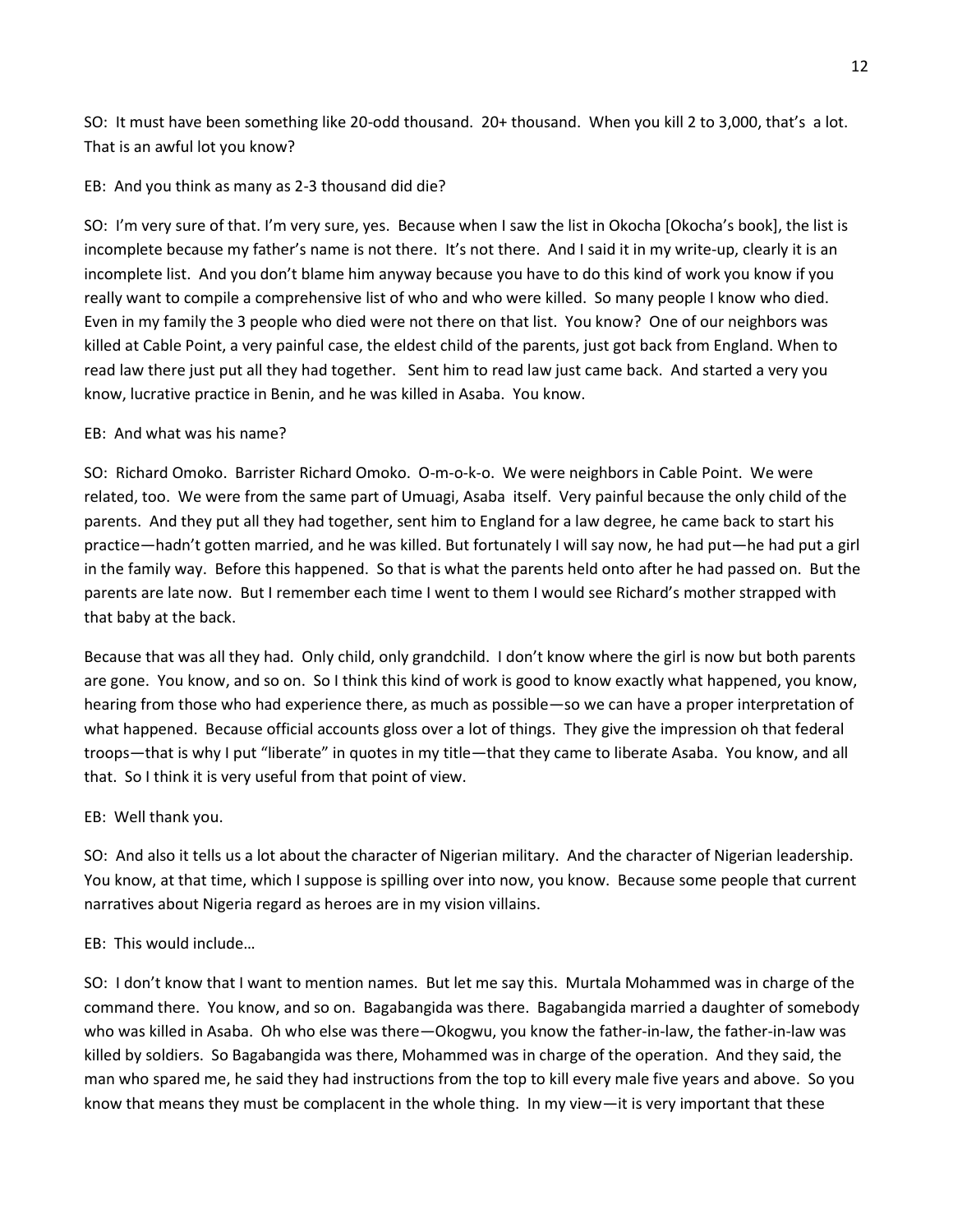things are known. And now they are heroes. But to me and to some of us in Asaba they are villains of the highest order. In my view.

EB: Do you have any more questions?

FO: Um, could you talk a little more about kind of your historical perspective on these events? Your perspective on what happened and how this can be a lesson—or, what lessons can we draw from this experience? How can this be useful? Um, to know more about. I mean in addition to reconstructing the record and expounding the record. Is there something that we can learn from this experience?

SO: Well, that is a probably—I think this question requires a lot more thought. I really haven't given thought to this dimension. Um…of the issue. And um…

FO: It is an open-ended question.

SO: Yes, I know. You know, maybe if I have more time to reflect I can tell you via email but immediately-

EB: Yes, of course.

SO: I have your email and your cards. But immediately where he's talking lessons I don't know whether—there clearly are historical lessons you can learn from this and um…[pause] – but again one has to situate whatever lessons one derives from this one has to situate it within the character of the Nigerian state. We are a multinational state, okay? Multinationalist. Different ethnicities, different religious groups, and all that. So these cleavages, these cleavages are still there. Okay, you know. And Nigeria as a country has carried on as a part of them. But I think the coup of 66' brought it to the fore, because of the apparent one-sidedness of the killings. Which I'm sure you are aware of. That northern leaders were killed and apparently Igbo leaders were spared. Osadebay from Asaba leaders were not killed and Zik from the east was not killed and Okbara was not killed, and so on. You know, so we lived with these cleavages up to that point and that, you know that coup brought things to the fore. And, but again, the original design of the coup failed. Which I'm sure you are aware of, with Nzeogwu. Those who were supposed to eliminate all of the leadership spared the ones who were not killed, okay? But at that point the coup had been taken over by the command, by the bosses in Lagos. The high command in Lagos and so on.

You know, but I didn't know whether, like I said this killing, this pattern of killing brought the cleavages to the fore and of course the north reacted with that pogrom and they reacted with that vengeance to fight the war. So quite frankly, you know, the war was a war of vengeance in spite of whatever official interpretation given to it. To keep Nigeria one y force. You know, and so on. But clearly they were taking vengeance. And I had an interview like this who was a General in Asaba during the war. He wasn't a general then he was a Captain—a Major? A Captain or something. But I got an interview with him about four or five weeks ago. He was doing a book. It was his memoirs and so on. And so um, and he said that clearly most of the northern elements in military saw this as a vengeance. That Igbos killed them first and so they had to kill Igbos. Of course in the case of the Midwest, Midwest that became Bendel state and then then now Delta and Edo states. You know, the invasion of the Midwest by Biafra was facilitated by military officers of Igbo extraction, I'm sure you are aware of that. And unfortunately every prominent Igbo person, prominent western Igbo person, whether in military or in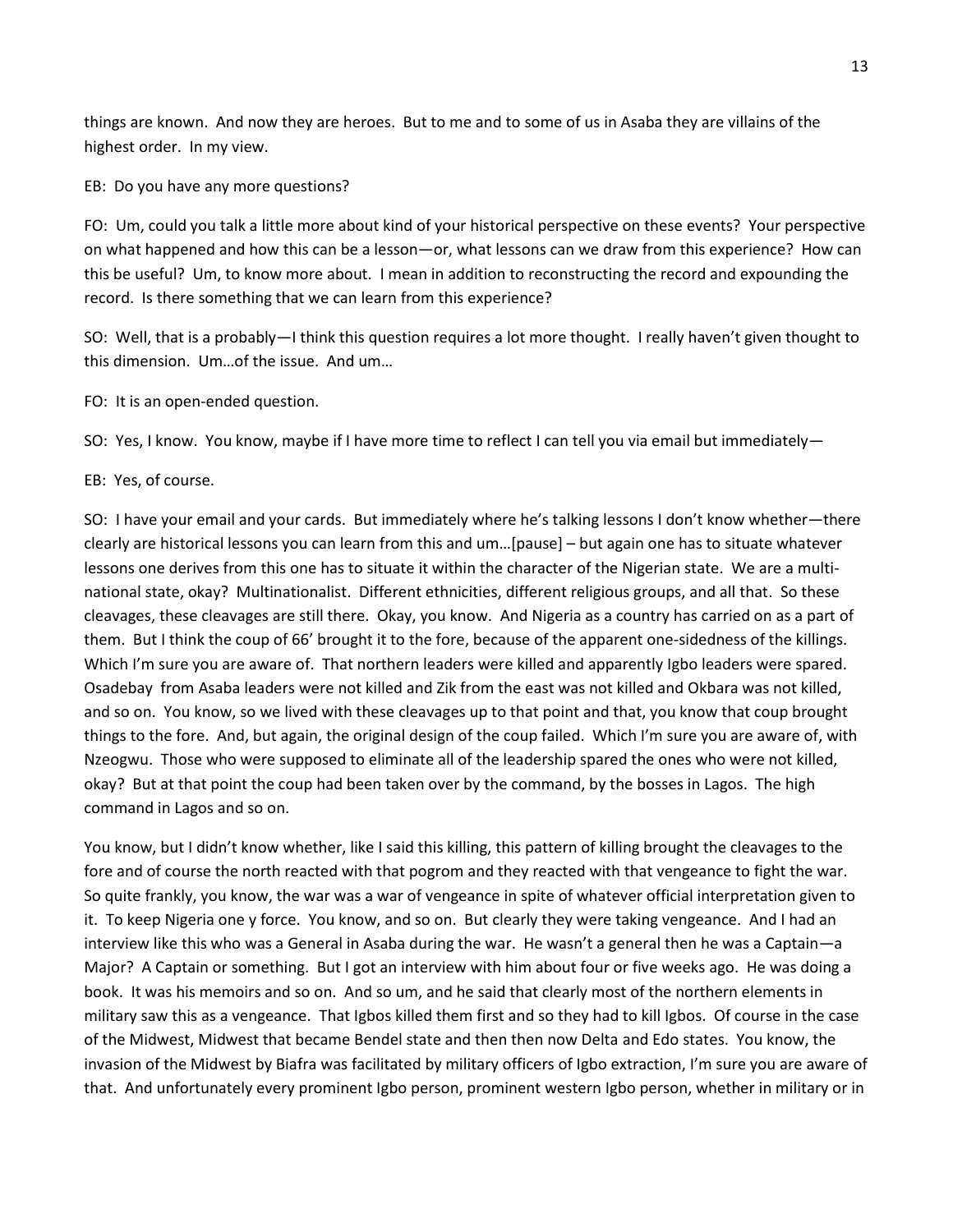the civil service or whatever says if they ask you where you're from you say from Asaba. Because there is no other town. Because even then they'll ask for details and say oh where exactly. You say oh I'm from Ogwashi, I'm from Ibusa .. So they came in, all of the officers that facilitated the invasion, were Asaba officers. You know, from Asaba. They were not, Nwankwo, Nwawo, they were not Asaba people at all. In fact, a military career was an anathema in our place. I don't know if you were told that. I mean the curse, the curse you threw at somebody was to say, with apologies [to researchers], that the soldier would screw your mom. He would report you to the highest of the authorities. It was like an insult of grievous order. I mean so that shows you how Asaba would place the military. So it wasn't a good thing but the pride of Asaba was in Asaba families where you were—oh, you were the mother of a lawyer. You're the mother of an engineer. You're the mother of a doctor. You know, you're the mother of a banker. You know, that's, that's the pride and they feel very arrogant about that. But say soldier and…and so on. So all of those guys were not Asaba folks. You know, and the historical lesson. Quite frankly I don't know what the historical lesson is. We are a plural, very plural. But the divisions are still there. You know, and I don't know quite frankly if we have learned from that episode. In the light of what is happening now which you are aware of. Boko haram, post-election violence. And on and on. I don't really know if any lessons have been learned. Because again, these things didn't happen at a grass-roots level. You know, they just don't erupt from the ground. People use them. So like I said the officers they said kill people— males five and above. I mean I tell people you go to the motorpark, you go to the marketplace, the Yoruba man, the Igbo man, the Hausa man they relate very well. You know? But then some leader will come and recruit them. And they start fighting each other. And I think that is what happened back then, because the leaders of the army were strong northern men. So it was just vengeance. You know, go to Igboland and just deal with this force. You know it is a vengeance mission and so on. And so I think the things that happen because you see the things that are happening in Jos, you know joint taskforce and the dubious role of the military. Because you know the militaristic side, the military is behind some of the killings that are taking place. You know, and so on and so forth.

EB: One, I mean one argument might be—and we have heard this occasionally that if you start telling the story of Asaba the effect of that will be to inflame ethnic tension. Do you believe that?

SO: I don't believe in that. No, no. It is like truth commission that is about Africa. And some of us need that kind of truth commission. I hope they'll do that in Asaba or in some communities. It is good, you know, it is good to open up the wounds once and for all. Okay? Yeah. You don't cover up and think it is going to—no. No, it's not. No I don't think it is going to inflame passions. I'm more hurt that—that book where I wrote, that chapter was taken out of, Gowon was at that conference at the university at our conference center.

And again the official narrative, you know glossy picture, wonderful military. And so on and so forth. And that is more hurtful—you know—than admitting what happened, that you butchered our people, that you massacred our people. Admit it. Admit it, you know? And be sorry about it. You know and so on. I don't think it is going to inflame passions. Yeah, it's, when you hide it—there are mass graves there—when you don't recognize mass graves, that should be a memorial for those things. You know. And all that, you know, and I think people hurt more when they realize that these things are there and people think they don't exist that they think this didn't happen. Because that is basically what the official narrative is doing. You know, trying to cover up and say there is no big deal and so on. I think that is more hurtful than opening it up now you know and people, um, and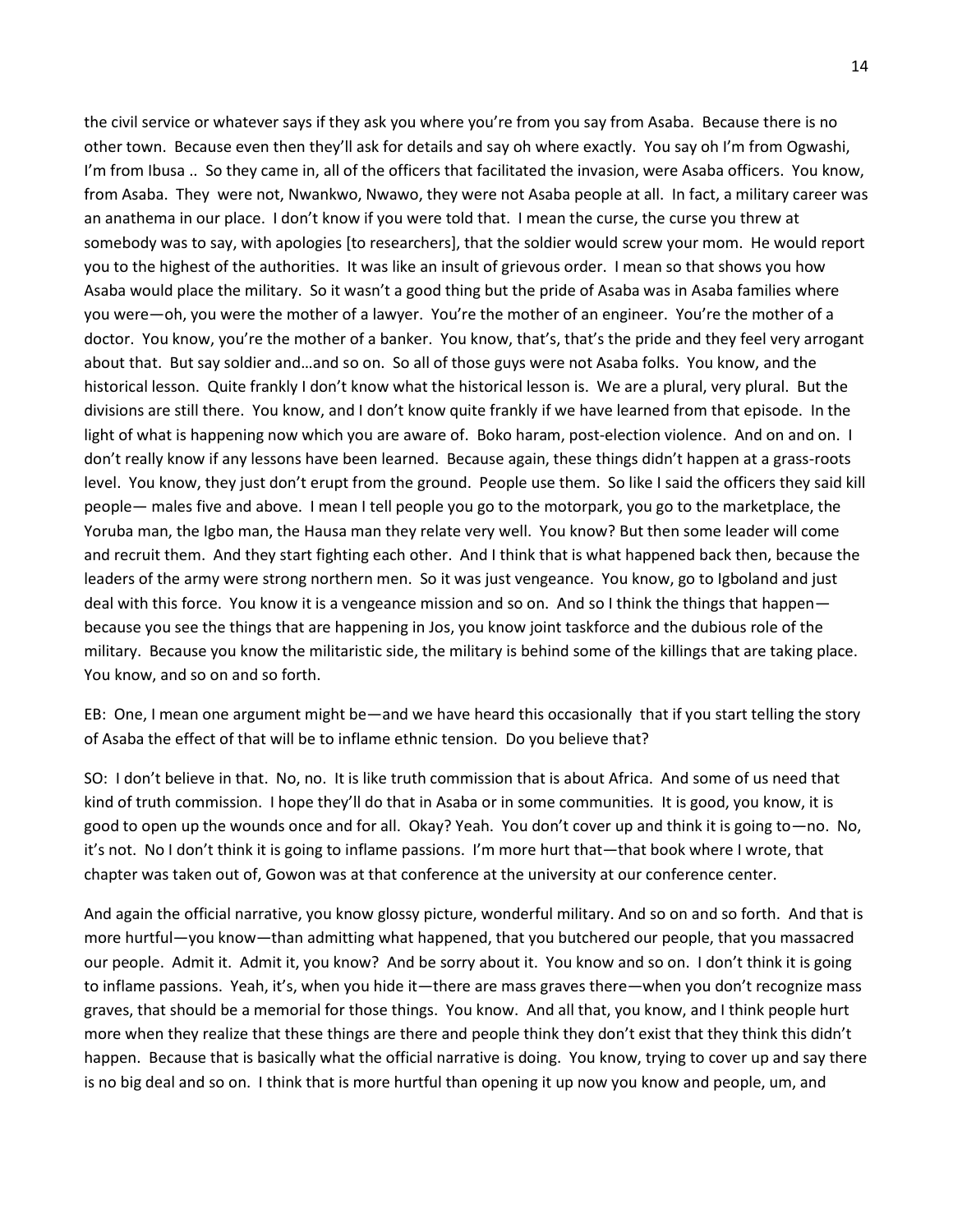people fully acknowledging the full scale of what happened. People knowing the scale of what happened. You know and so on, so.

EB: Well thank you. You—

FO: It's good.

EB: Yes. Thank you very much.

SO: Yeah, thanks. I'm happy about this and um, it's really. In another year or two I'll be back home in Asaba. I hope you'll come back. I can, you know, I can—we can, I can reenact my personal experience of what happened.

EB: Yeah, I would like to see that.

SO: We'll start from my house, I can tell you the next neighbor's house, where they killed a man and dumped him in the river and walked across into my compound and wanted to shoot me and all that. And show you where my mom was walking from where she was being held and we knew that my dad must have been dead. You know, and take you through the path. How we walked from my house to the police station and the building where, you know, we were massed.

FO: The police station is the one right by the courts, right?

SO: That is correct, right.

FO: So it is not far from the Grand Hotel.

SO: No, it's not. It is not at all. There is just a road between it and the Grand Hotel, really. But the building in front of which they amassed us is the front building, past the Grand Hotel, past the court, but there is still the building. I see it passing by I look at it. But now, you know, because the road has been dualized, not a dual carriage, it was just a two-lane road at that time, it is even in the grounds of the police quarters. I mean because it looks small now when I'm looking at it where could they have taken that mammoth car, but um—

EB: It is one of the few buildings that is still there from the civil war.

SO: I know it well it is still there. Still it is there. Next time if you come, next time I'll probably be back home.

EB: Well, we're probably going to be coming back in the spring sometime, March or April, because what we're doing is um—

SO: Yeah, I will be in Asaba a lot in that time.

EB: Well maybe we'll—

SO: I'll be in Asaba a lot at that time. So actually, I can reenact and tell you what happened. But I want—they showed you the mass graves?

EB: Oh yes.